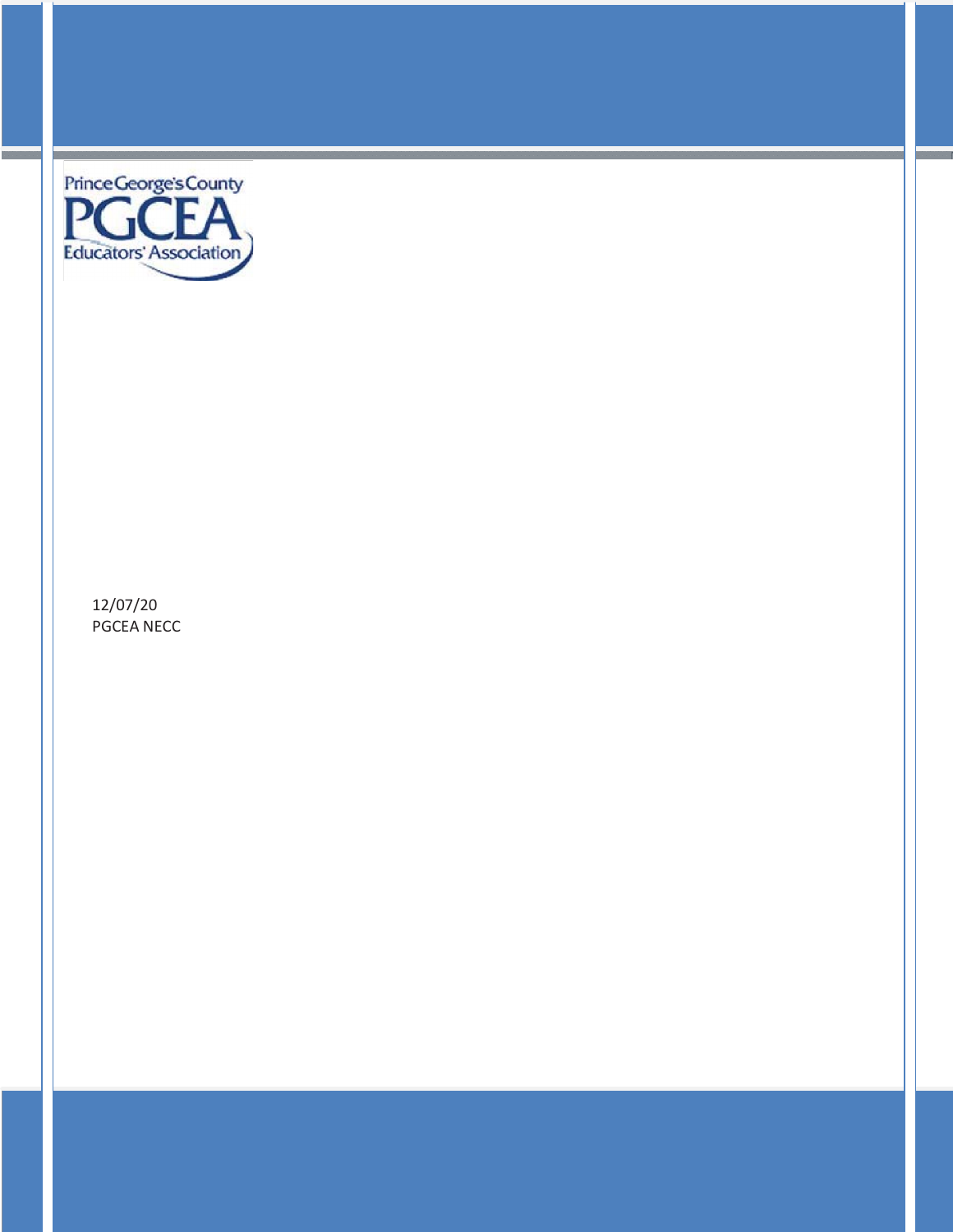

In an attempt to ensure that PGCEA elections are conducted fairly and properly, and to ensure that Association campaigns do not interfere with the instruction of students, the Nominations Elections and Credentials Commission (NECC) hereby adopts this Fair Campaign Practice Code. All potential candidates are required to review these codes prior to submitting their Letter of Intent to Run & Nomination Form.

## **I. Nomination Submission**

- A. By September 30th of each year the NECC will declare vacant positions and post General Election schedule and deadlines on the PGCEA website.
- B. Self-Nomination and Letter of Intent to Run forms will be posted on the website for electronic submission. The submission deadline will be posted on the NECC schedule.
	- 1. All required questions must be answered
	- 2. The Letter of Intent to Run must be completed

## **II. Campaigning**

- A. A candidate *may not* campaign during the professional workday as defined in the Negotiated Agreement. This would include the use of telephone, email, and other electronic medium.
- B. Campaigning *may not* begin until after the slate is announced at the January Representative Council meeting (The candidate slate may be announced during a called special December meeting). Literature may be passed out at any Representative Council meeting following the announcement of the slate of nominees.
- C. Endorsement of candidates is permitted.
- D. Candidates may be endorsed by individuals or groups.
	- 1. Endorsements of candidates may be made by any PGCEA officer and/or PGCEA Board member only if they do so as individuals, independent of the Association.
	- 2. A candidate may not use material written or spoken by a Board member or an officer of the Association as part of his/her campaign if the material refers to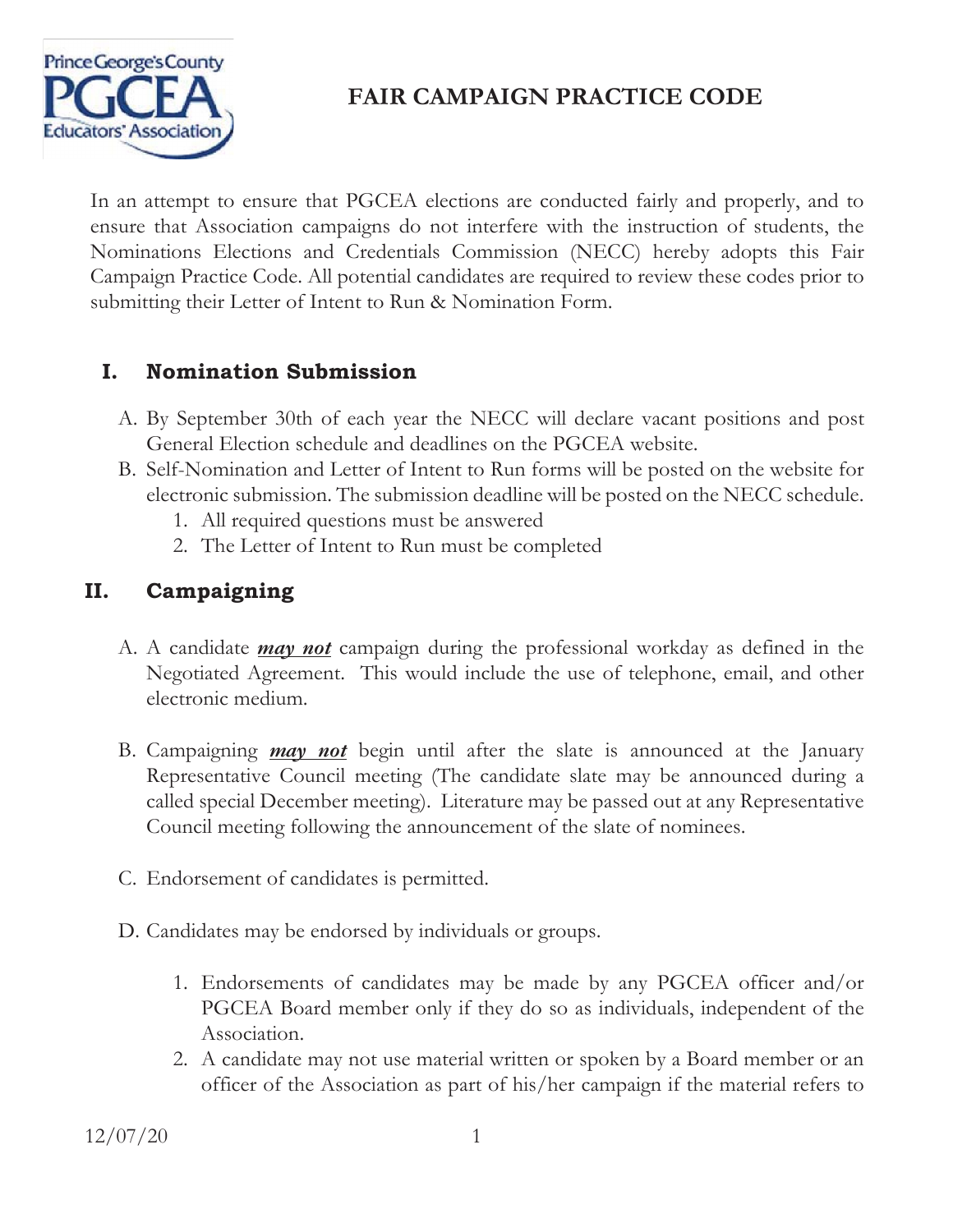

or bears the letterhead of the officer's title. However, candidates or their designees may only speak for themselves during their speeches to the Representative Council.

- E. Candidates should stress issues in their campaign.
- F. A candidate is responsible for any materials circulated by his/her campaign workers or campaign committee. All campaign materials shall bear the signature of the candidate certifying his/her approval of said material. Materials without a signature shall not be distributed. (Any material submitted via the Self-Nomination form will be considered approved by the candidate.)
- G. Candidates should not use Prince George's County Public School's technology for campaign purposes.
- H. Use of the Prince George's County Public School's email system for campaigning is expressly prohibited.
- I. A candidate running for President, Vice President, Treasurer or Board of Directors shall only declare for one (1) office.

## **III. Withdrawals**

Any candidate wishing to withdraw shall submit in writing to the NECC his/her decision to do so. If a candidate withdraws on the date designated for the NECC to announce the names of eligible candidates, ballots must be reproduced to reflect the names of the official candidates only. The cost of reproducing previously printed ballots must be borne by the candidate that withdraws. In the event a candidate withdraws after the announcement date, the NECC reserves the right to reschedule an election.

Refer to Nominations and Elections Schedule for withdrawal date.

#### **IV. Finances**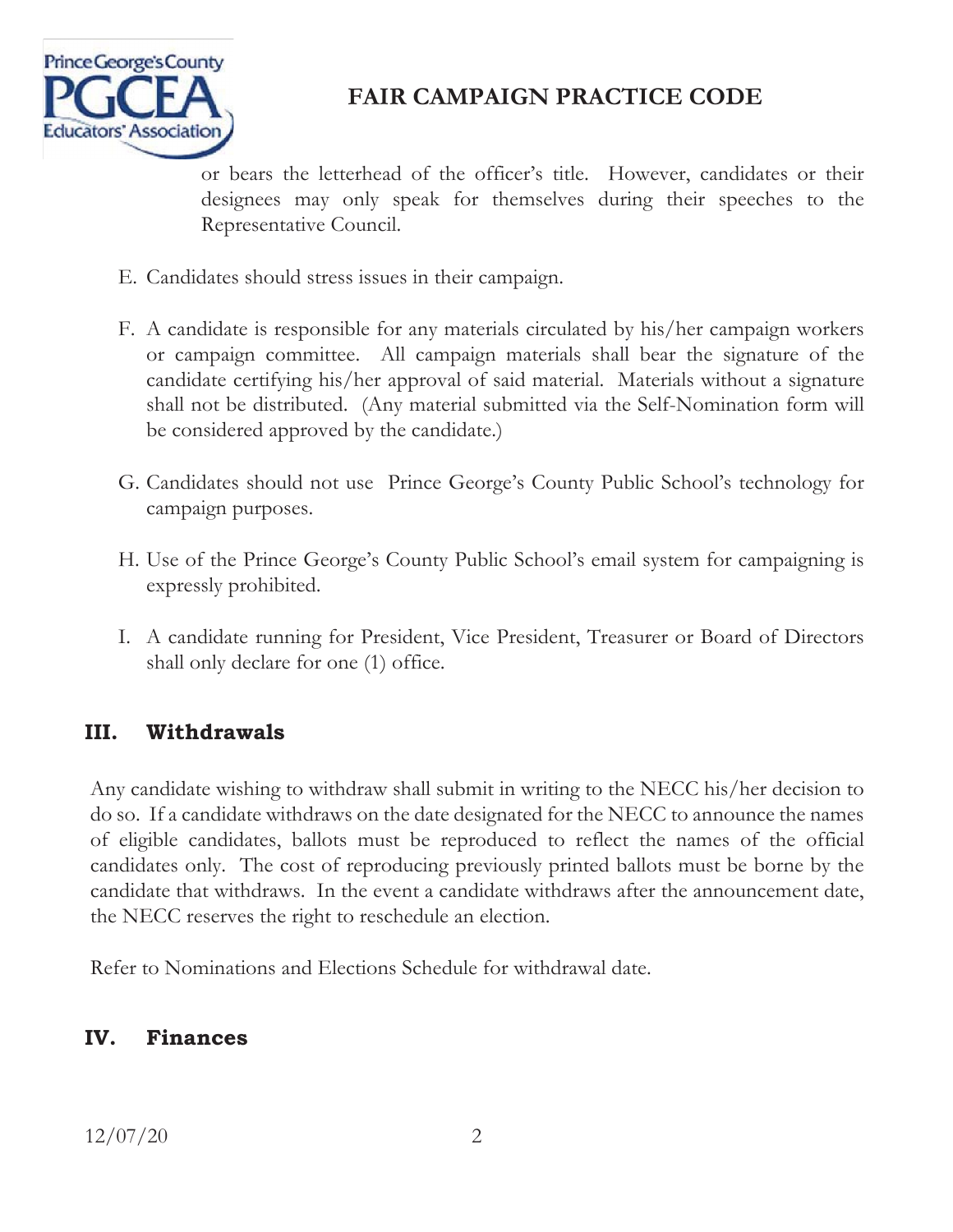

Monetary limits for expenditures for campaign purposes shall be **\$1500 per candidate** for all offices such as President, Vice President, Treasurer and Board of Directors.

- A. Contributions from individuals and supporting groups (other than the PGCEA flier) shall be included in these monetary limits.
- B. Contributions or anything of value, goods or services donated to or made available to candidates shall be included in these expenditure limits.
	- 1. Examples: printing costs, graphic work, photography, hall rental(s), and refreshments.
	- 2. Donated volunteer time is not included.
- C. A financial statement must be received by the NECC on the form provided. Forms must be delivered to Prince George's County Educators' Association (PGCEA) by 5:00 p.m. on the date stated in the Schedule of Nominations and Elections.
	- 1. Candidates shall use the designated financial statement form sent out by the NECC.
	- 2. Only one financial statement is required; however, it shall be complete and inclusive of all campaign expenses including contributions and other sources of funds.
	- 3. All candidates must submit a financial statement regardless of the amount spent.
	- 4. Refer to Nominations and Elections Schedule for the due date.

## **V. Publicity**

Check Schedule for Regular Nominations and Elections of PGCEA Officers for necessary dates. Deadline dates will be strictly enforced.

A. For the PGCEA Election *"Educator"* publication, only those candidates who have submitted Letters of Intent to run for office by the specified deadline and who have been certified as eligible to run by the NECC may submit a biographical sketch with a photograph and a statement explaining why he/she is seeking the office. **Said biographical sketch and statement will total no more than 500 words**.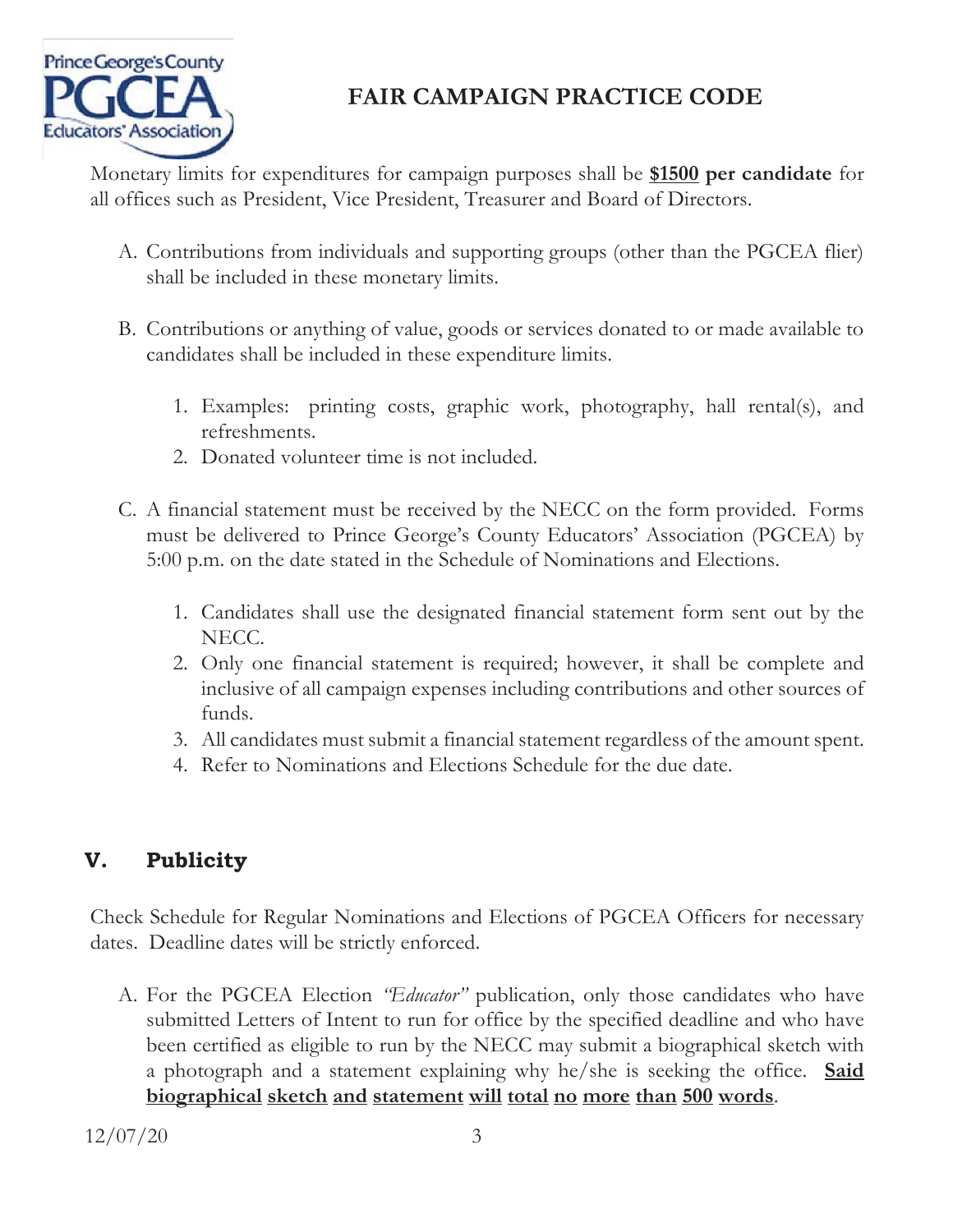

- 1. The PGCEA Election "Educator" shall not contain biographical sketches, statements, or photographs of write-in candidates.
- 2. A biographical sketch should include current position, number of years in other school systems, NEA, MSEA, PGCEA and other organizational activities.
- 3. Along with the biographical sketch, candidates may submit a small headshot photograph electronically.
- 4. All materials *must* be submitted electronically.
- 5. The NECC reserves all rights to review and approve all submitted materials. For continuity purposes, the original format and fonts are subject to change to coincide with the publication.
- B. At the Association's expense, flyers will be reproduced according to the number of PGCEA faculty representatives at each site. The faculty representative will be responsible for distributing or posting the flyer. PGCEA will be responsible for providing each site, one flyer per Faculty Representative entitlement based on the formula in use at that time. (During times of a pandemic or other natural disasters, the NECC reserves the right to post candidate biographies and flyers to the PGCEA website.)
	- 1. All materials must be submitted electronically to <u>neccchair@pgcea.org</u> or the email address specified by the NECC.
	- 2. Candidates may provide layout material to go on 8 ½ x 11 one page one sided flyer. Material must be complete ready to be copied.
	- 3. PGCEA staff may not be used to help set up the flyer.
	- 4. All candidate flyers reproduced by PGCEA will all be packaged together and sent out at the same time via email.
- C. All campaign literature will be properly identified as official literature from the candidates or from the candidates' campaign committee and bear the signature of the candidate certifying his/her approval of said material.
- D. The PGCEA logo or facsimile cannot be used on the flyers or any campaign literature.
- E. All campaign materials to go through the Pony *must* be sent from PGCEA Center and must be Pony ready. (Must be ready for delivery placed in proper pony envelope.)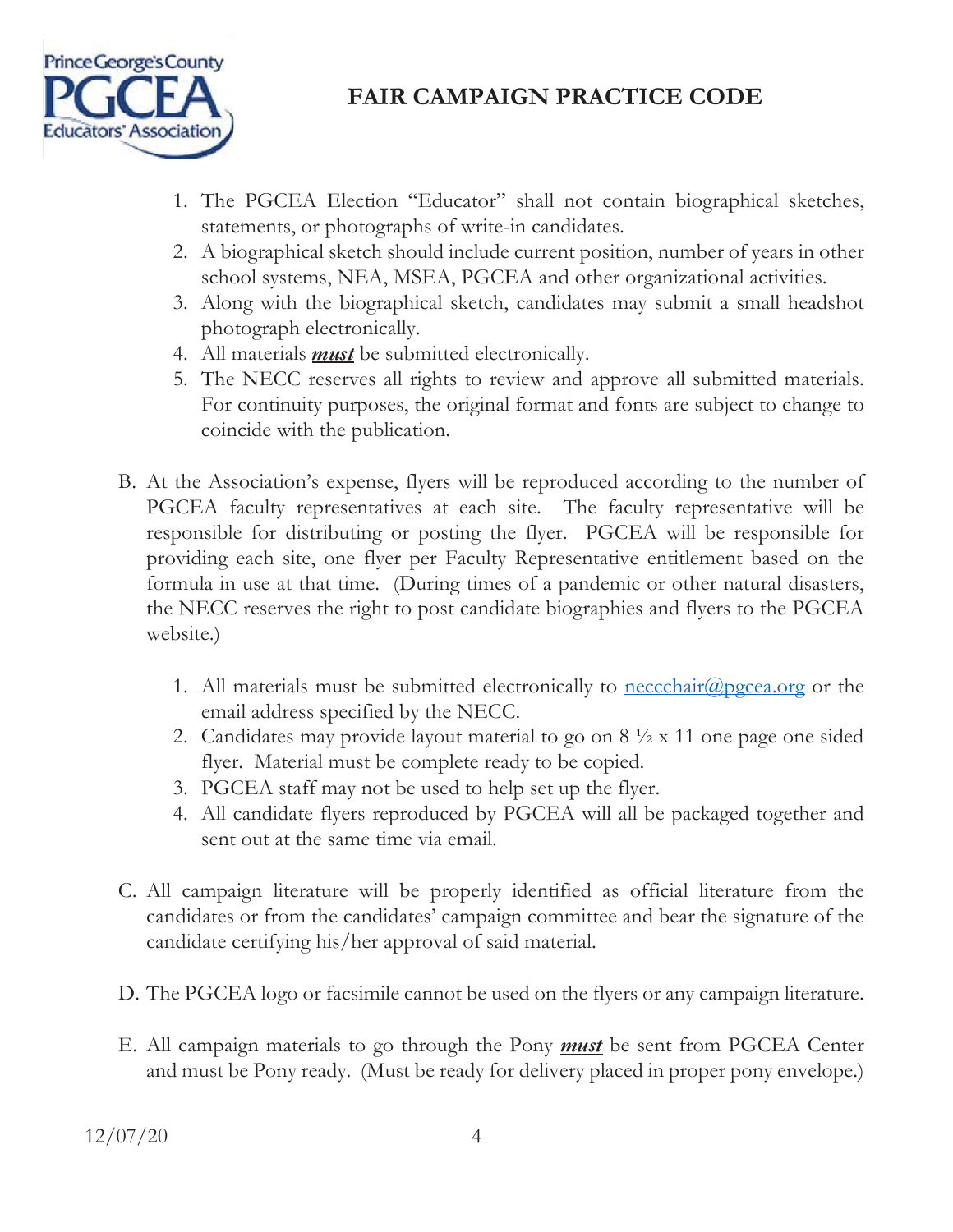

One copy of all campaign materials must be emailed to  $\frac{\text{necchain}(a)\text{pseca.org}}{\text{neccati}}$  or the email address specified by the NECC.

- F. Candidate Speeches
	- 1. At the appropriate Representative Council meeting, candidates for office will be introduced and allowed to speak for three (3) minutes each.
	- 2. In the event a candidate cannot be present to speak, the candidate may select a designee to speak on his/her behalf. However, the NECC must be notified in writing before the start of the Rep Council meeting.
	- 3. Candidates have the option of submitting a three (3) minute video recording to be posted on the PGCEA website prior to the election.

All oral communications must be followed by written confirmation.

Representatives may be allowed to ask questions of the candidates. These procedures will be handled by the NECC.

#### **VI. Results**

#### A. Notification

1. Candidates will be notified of election results via email or other form of communication indicated by the NECC

### B. Appeals

In accordance with Article 10, Section 3 of the By-laws of PGCEA, Inc., the following will be adhered to:

"Any member may request a hearing before the Nominations, Elections, and Credentials Commission to appeal its denial of his/her nominations, to report any election irregularities, or challenge any other Commission action within five (5) school days of the act or incident. Upon receipt of a proper appeal, the Commission shall hold a hearing within five (5) school days and render a decision. The Commission chairperson may request legal counsel or other assistance through the President." All appeals must be made in writing to the NECC, c/o PGCEA Center, 8008 Marlboro Pike, Forestville, Maryland 20747.,or emailed to neccchair@pgcea.org or other email indicated by the NECC.